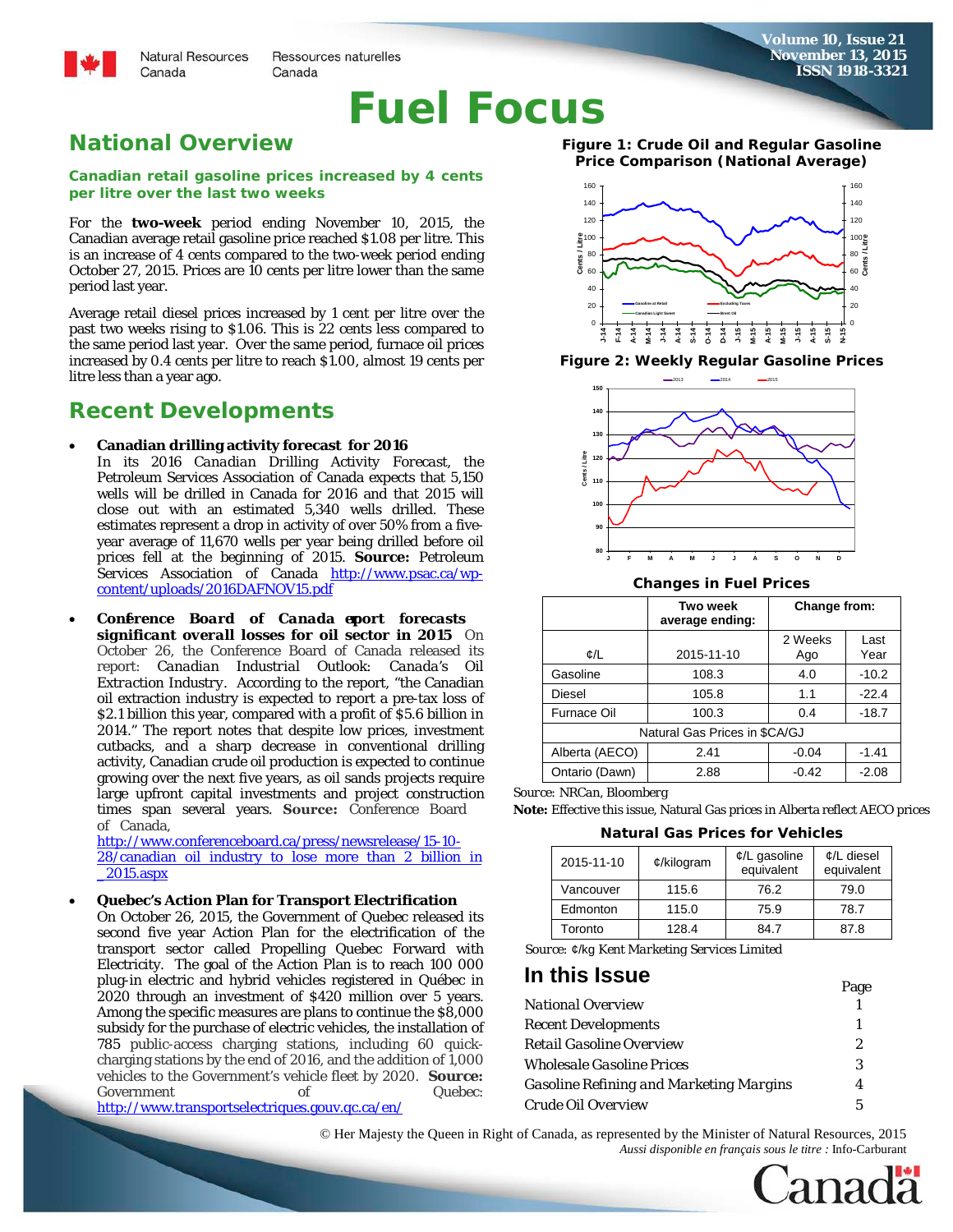### **Retail Gasoline Overview**

For the period ending November 10, 2015, the **fourweek** average regular gasoline pump price in selected cities across Canada increased by 1 cents to \$1.06 per litre, compared to the previous report of October 30, 2015. Compared to the same period in 2014, the average Canadian pump price is 13 cents per litre lower.

The **four-week** average crude oil price component of gasoline decreased by 0.3 cents, averaging 37.6 cents per litre over the four-week period. This is 22 cents per litre lower than this time last year.

Retail gasoline prices in Western centres decreased by less than 1 cent per litre compared to the previous report and ranged from \$0.99 per litre to \$1.23 per litre. Prices in Eastern cities were unchanged and ranged from \$0.98 to \$1.10 per litre.

At the national level, refining and marketing costs and margins were 30.5 cents per litre, 1.2 cents higher compared to the previous report and 9 cents higher than the same time last year.



#### **Figure 3: Regular Gasoline Pump Prices in Selected Cities Four-Week Average (October 20 to November 10, 2015)**

 *Source: NRCan \* Regulated Markets* Transportation costs are included in the crude oil estimate for Vancouver (\$2.20), Toronto (\$4.50) and Eastern Canada (\$3.40) all prices in USD.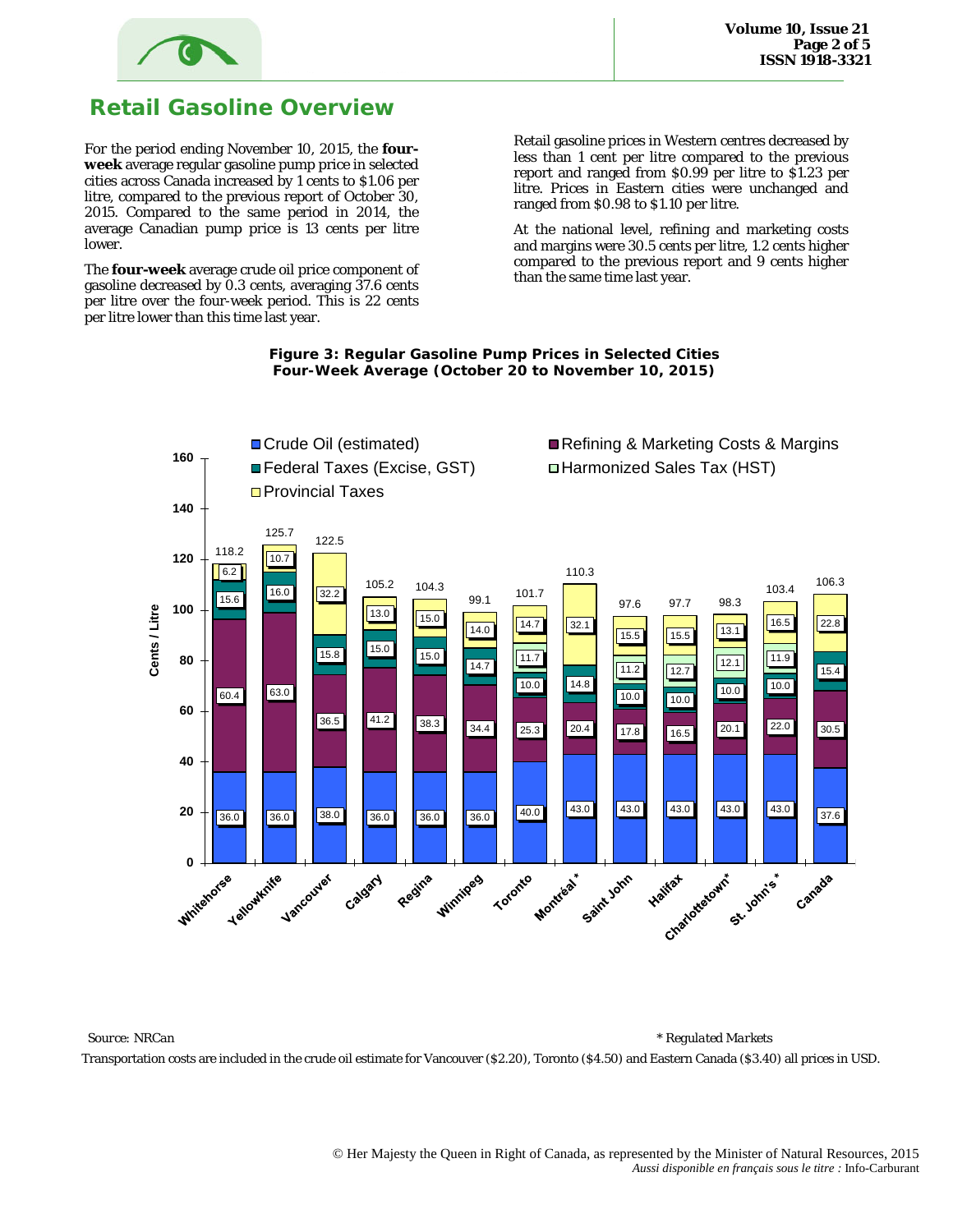

**Cents / Litre**

Cents / Litre

J-14 F-14 M-14 A-14 M-14 J-14 J-14 S-14 O-14 N-14 D-14 J-15 F-15 A-15 M-15 J-15 J-15 A-15 S-15 O-15

**Cents / Litre**

Cents / Litre

J-14 F-14 M-14 A-14 M-14 J-14 J-14 S-14 O-14 N-14 D-14 J-15 F-15 A-15 M-15 J-15 J-15 A-15 S-15

### **Wholesale Gasoline Prices**

For the **two-week** period ending November 5, 2015, wholesale gasoline prices in selected Canadian and U.S. cities increased except in Grand Forks, North Dakota. Prices were up especially in Vancouver (21 percent increase) and in Seattle, Washington (21 percent increase).

Wholesale gasoline prices for the two week period averaged between 51 and 72 cents per litre. This is lower than the previous two week period, where prices were in the 47 to 62 cents per litre range.

Toronto - Buffalo

Halifax - Braintree

In Western Cities, prices increased between 5 cents

and nearly 13 cents per litre, except in Grand Forks where prices decreased slightly. Overall, prices in these markets ranged between 67 to 72 cents per litre.

Price changes in Eastern markets of Canada and the U.S. ranged between an increase of less than 1 cent to an increase of 5 cents per litre ending in the 51 to 59 cents per litre range.

Overall, prices have been trending upwards over the last four weeks. However, prices are between 7 and 19 cents per litre lower than in the same period last year, except for Vancouver where prices were higher than a year ago.



Montreal - Rochester 110 110 110 100 100  $100$ 90 90 90 80 80 80 Cents / Litre 70 **Cents / Litre** 70 70 60 60 60 50 50 50 40 40 40 30 30 30 20 20 20 O-15 A-14 J-14 J-14 S-14 O-14 N-14 J-15 F-15 A-15 M-15 J-15 J-15 A-15 S-15 J-14 F-14 M-14 M-14 D-14 O-15



© Her Majesty the Queen in Right of Canada, as represented by the Minister of Natural Resources, 2015 *Aussi disponible en français sous le titre :* Info-Carburant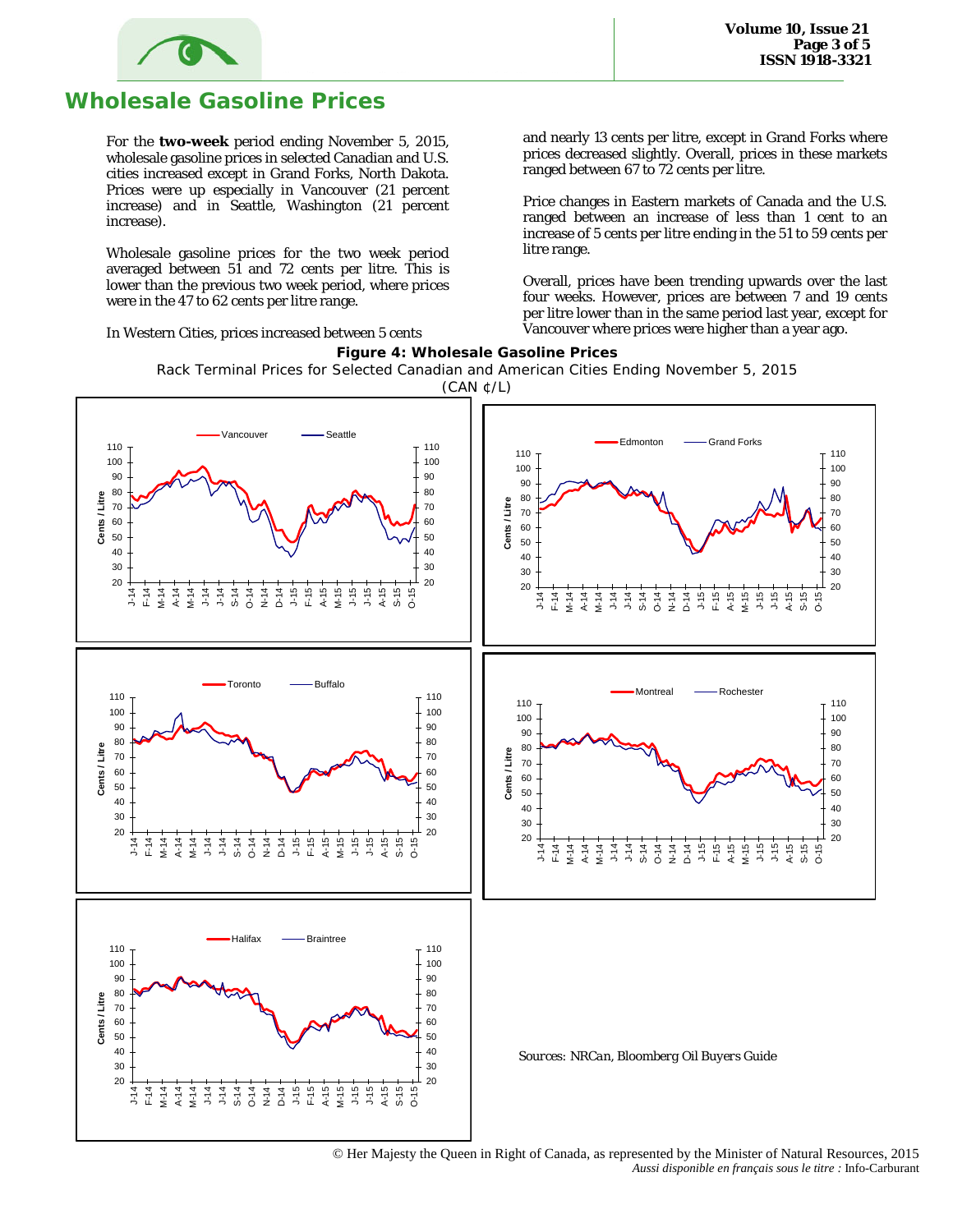

## **Gasoline Refining and Marketing Margins**

**Four-week rolling averages** are used for gasoline refining and marketing margins.

These gasoline refining margins refer to the difference between the cost of crude oil and the wholesale price at which the refiner can sell gasoline. The margin includes the cost associated with refining the product as well as a profit for the refiner.

The gasoline marketing margins represent the difference between the wholesale and retail prices of gasoline. This margin pays for the costs associated with operating a service station.

Gasoline refining margins have been trending downwards over recent weeks in all of the major Canadian markets shown below.

Nationally, the four-week rolling average ending November 10, 2015 was 21.4 cents per litre, an increase of approximately 1 cent over the past two weeks. Compared to the same time last year, margins in Canada are 5 cents per litre higher.

Canadian marketing margins have been fairly stable over the past two weeks, averaging almost 9 cents per litre.



**Figure 5: Gasoline Refining and Marketing Margins**

Four-Week Rolling Average Ending November 10, 2015 **-------** Refining Margin **------** Marketing Margin

 *Source: NRCan*

© Her Majesty the Queen in Right of Canada, as represented by the Minister of Natural Resources, 2015 *Aussi disponible en français sous le titre :* Info-Carburant